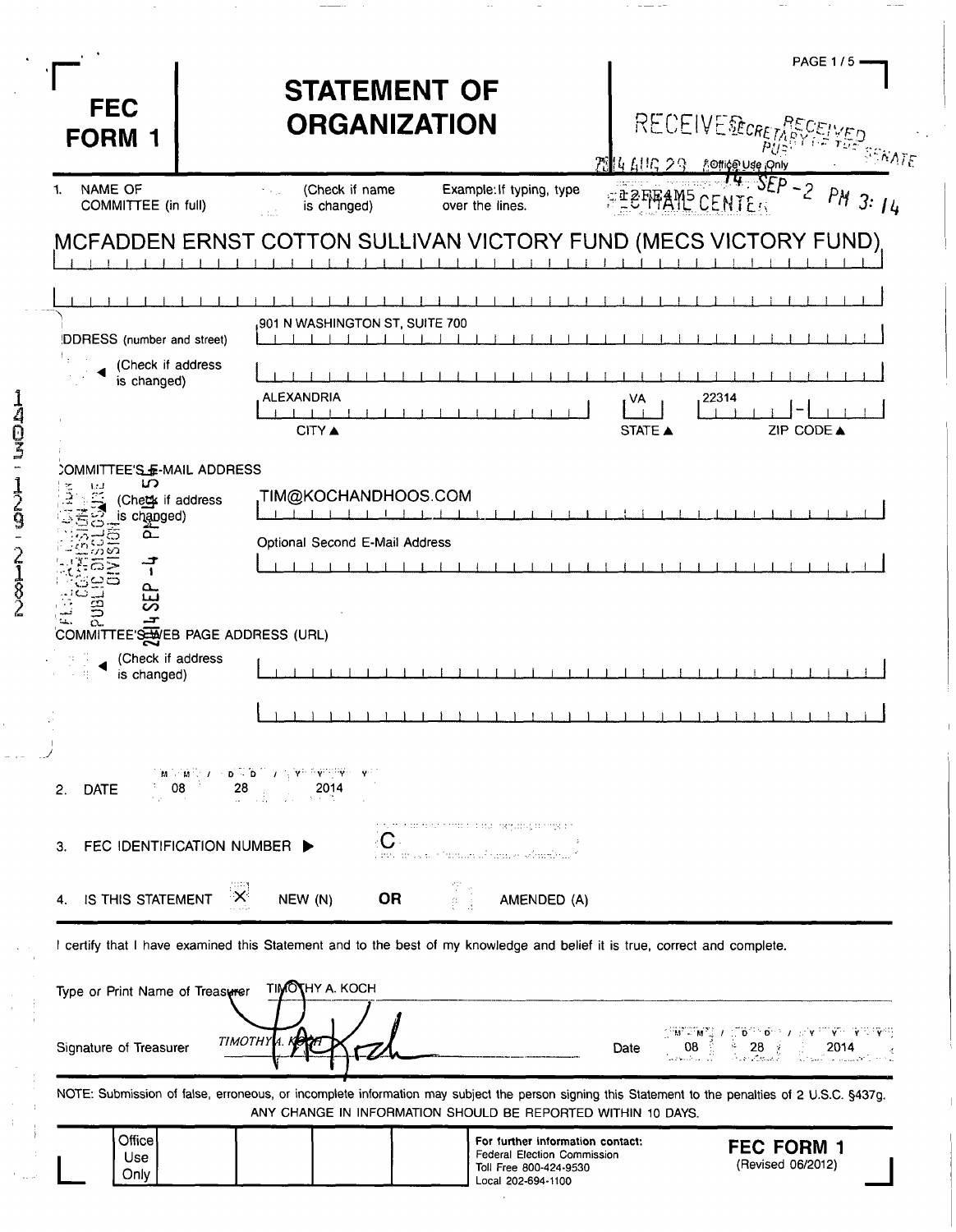**r** 5000 1 (Povjest 02/2000) FEC Form 1 (Revised 02/2009)

| ń<br>г | ı. |  |
|--------|----|--|
|        |    |  |

|                      | <b>TYPE OF COMMITTEE</b> |                                                                                                                                                                                                                             |  |  |  |
|----------------------|--------------------------|-----------------------------------------------------------------------------------------------------------------------------------------------------------------------------------------------------------------------------|--|--|--|
|                      |                          | <b>Candidate Committee:</b>                                                                                                                                                                                                 |  |  |  |
| (a)                  |                          | This committee is a principal campaign committee. (Complete the candidate information below.)                                                                                                                               |  |  |  |
| (b)                  |                          | This committee is an authorized committee, and is NOT a principal campaign committee. (Complete the candidate<br>information below.)                                                                                        |  |  |  |
| Name of<br>Candidate |                          |                                                                                                                                                                                                                             |  |  |  |
| Candidate            | Party Affiliation        | . H.<br>State<br>Office<br>轻快<br>House<br>Senate<br>President<br>Sought:<br>District                                                                                                                                        |  |  |  |
| (c)                  |                          | This committee supports/opposes only one candidate, and is NOT an authorized committee.                                                                                                                                     |  |  |  |
| Name of<br>Candidate |                          |                                                                                                                                                                                                                             |  |  |  |
|                      |                          | <b>Party Committee:</b>                                                                                                                                                                                                     |  |  |  |
| (d)                  |                          | (National, State<br>(Democratic,<br>or subordinate) committee of the<br>Republican, etc.) Party.<br>This committee is a                                                                                                     |  |  |  |
|                      |                          | <b>Political Action Committee (PAC):</b>                                                                                                                                                                                    |  |  |  |
| (e)                  |                          | This committee is a separate segregated fund. (Identify connected organization on line 6.) Its connected organization is a:                                                                                                 |  |  |  |
|                      |                          | Corporation<br>Corporation w/o Capital Stock<br>Labor Organization                                                                                                                                                          |  |  |  |
|                      |                          | Membership Organization<br>Trade Association<br>Cooperative                                                                                                                                                                 |  |  |  |
|                      |                          | In addition, this committee is a Lobbyist/Registrant PAC.                                                                                                                                                                   |  |  |  |
| (f)                  |                          | This committee supports/opposes more than one Federal candidate, and is NOT a separate segregated fund or party<br>committee. (i.e., nonconnected committee)                                                                |  |  |  |
|                      |                          | In addition, this committee is a Lobbyist/Registrant PAC.                                                                                                                                                                   |  |  |  |
|                      |                          | In addition, this committee is a Leadership PAC. (Identify sponsor on line 6.)                                                                                                                                              |  |  |  |
|                      |                          | <b>Joint Fundraising Representative:</b>                                                                                                                                                                                    |  |  |  |
| (g)                  | $\times$                 | This committee collects contributions, pays fundraising expenses and disburses net proceeds for two or more political<br>committees/organizations, at least one of which is an authorized committee of a federal candidate. |  |  |  |
| (h)                  | ś                        | This committee collects contributions, pays fundraising expenses and disburses net proceeds for two or more political<br>committees/organizations, none of which is an authorized committee of a federal candidate.         |  |  |  |
|                      |                          | Committees Participating in Joint Fundraiser                                                                                                                                                                                |  |  |  |
|                      | 1.                       | <b>MCFADDEN FOR SENATE</b><br>FEC ID number<br>C00545921                                                                                                                                                                    |  |  |  |
|                      | 2.                       | JONI ERNST FOR US SENATE INC<br>FEC ID number:<br>C00546788                                                                                                                                                                 |  |  |  |
|                      |                          |                                                                                                                                                                                                                             |  |  |  |
|                      | 3.                       | COTTON FOR SENATE<br>FEC ID number (<br>C00499988                                                                                                                                                                           |  |  |  |

 $\cdots$ 

**L**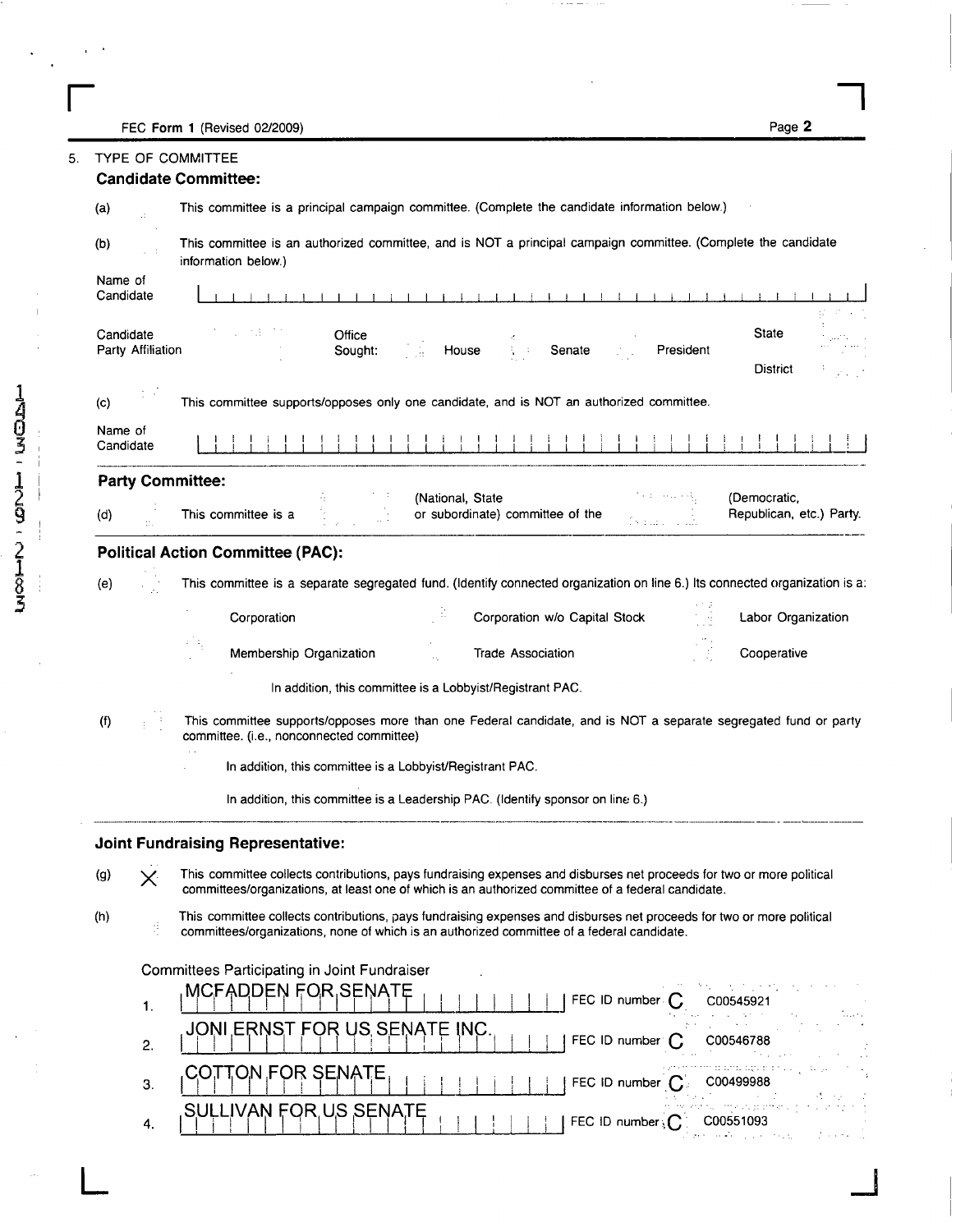FEC Form 1 (Revised 02/2009)

Page 3

Write or Type Committee Name

1403-129-21384

## MCFADDEN ERNST COTTON SULLIVAN VICTORY FUND (MECS VICTORY FUND)

6. Name of Any Connected Organization, Affiliated Committee, Joint Fundraising Representative, or Leadership PAC Sponsor

|    | NONE                                                |                                                                                                                                  |                  |                     |                   |              |
|----|-----------------------------------------------------|----------------------------------------------------------------------------------------------------------------------------------|------------------|---------------------|-------------------|--------------|
|    |                                                     |                                                                                                                                  |                  |                     |                   |              |
|    | Mailing Address                                     |                                                                                                                                  |                  |                     |                   |              |
|    |                                                     |                                                                                                                                  |                  |                     |                   |              |
|    |                                                     |                                                                                                                                  |                  |                     |                   |              |
|    |                                                     | <b>CITY</b>                                                                                                                      |                  | <b>STATE</b>        | ZIP CODE          |              |
|    |                                                     | Relationship: Connected Organization Martilliated Committee Joint Fundraising Representative Leadership PAC Sponsor              |                  |                     |                   |              |
| 7. | books and records.                                  | Custodian of Records: Identify by name, address (phone number -- optional) and position of the person in possession of committee |                  |                     |                   |              |
|    | TIMOTHY A. KOCH<br>Full Name                        |                                                                                                                                  |                  |                     |                   |              |
|    | Mailing Address                                     | 901 N WASHINGTON ST, SUITE 700                                                                                                   |                  |                     |                   |              |
|    |                                                     |                                                                                                                                  |                  |                     |                   |              |
|    |                                                     | <b>ALEXANDRIA</b>                                                                                                                |                  | VA                  | 22314             |              |
|    | Title or Position                                   | <b>CITY</b>                                                                                                                      |                  | <b>STATE</b>        | ZIP CODE          |              |
|    | <b>TREASURER</b>                                    |                                                                                                                                  | Telephone number | $\frac{703}{1}$     | 299               | 8571         |
| 8. | any designated agent (e.g., assistant treasurer).   | Treasurer: List the name and address (phone number -- optional) of the treasurer of the committee; and the name and address of   |                  |                     |                   |              |
|    | <b>TIMOTHY A. KOCH</b><br>Full Name<br>of Treasurer |                                                                                                                                  |                  |                     |                   | $\mathbf{I}$ |
|    | Mailing Address                                     | 1901 N WASHINGTON ST, SUITE 700                                                                                                  |                  |                     |                   |              |
|    |                                                     |                                                                                                                                  |                  |                     |                   |              |
|    |                                                     | ALEXANDRIA<br><b>CITY</b>                                                                                                        |                  | VA.<br><b>STATE</b> | 22314<br>ZIP CODE |              |
|    | Title or Position<br><b>TREASURER</b>               |                                                                                                                                  | Telephone number | 703                 | 299               | 8571         |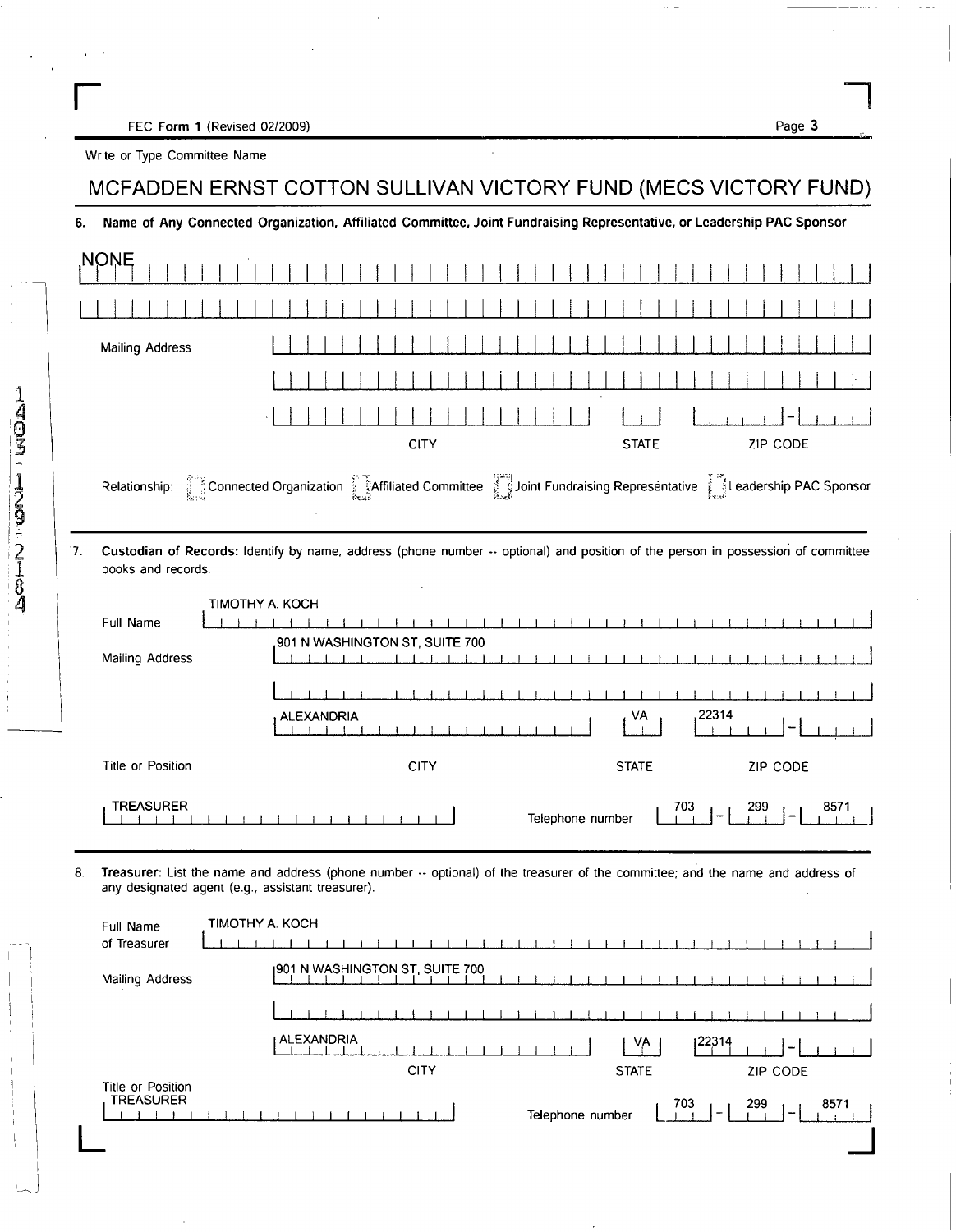FEC Form 1 (Revised 02/2009) FEC Form 1 (Revised 02/2009) Page 4

| Full Name of<br>Designated<br>Agent             | THEODORE V. KOCH                                                                                                                                                           |                         |             |
|-------------------------------------------------|----------------------------------------------------------------------------------------------------------------------------------------------------------------------------|-------------------------|-------------|
| <b>Mailing Address</b>                          | 901 N WASHINGTON ST, SUITE 700                                                                                                                                             |                         |             |
|                                                 |                                                                                                                                                                            |                         |             |
|                                                 | <b>ALEXANDRIA</b>                                                                                                                                                          | VA                      | 22314       |
|                                                 | <b>CITY</b>                                                                                                                                                                | <b>STATE</b>            | ZIP CODE    |
| Title or Position<br><b>ASSISTANT TREASURER</b> | ŧκ.<br>$\cdots$                                                                                                                                                            | 703<br>Telephone number | 299<br>8570 |
|                                                 | Banks or Other Depositories: List all banks or other depositories in which the committee deposits funds, holds accounts, rents<br>safety deposit boxes or maintains funds. |                         |             |
| Name of Bank, Depository, etc.                  |                                                                                                                                                                            |                         |             |
|                                                 | <b>BANK OF AMERICA</b>                                                                                                                                                     |                         |             |
| Mailing Address                                 | <sub>1</sub> 600 N WASHINGTON ST                                                                                                                                           |                         |             |
|                                                 |                                                                                                                                                                            |                         |             |
|                                                 | <b>ALEXANDRIA</b>                                                                                                                                                          | VA                      | ,22314      |
|                                                 | <b>CITY</b>                                                                                                                                                                | <b>STATE</b>            | ZIP CODE    |
| Name of Bank, Depository, etc.                  |                                                                                                                                                                            |                         |             |
|                                                 |                                                                                                                                                                            |                         |             |
|                                                 |                                                                                                                                                                            |                         |             |
| Mailing Address                                 |                                                                                                                                                                            |                         |             |
|                                                 |                                                                                                                                                                            |                         |             |
|                                                 |                                                                                                                                                                            |                         | -           |
|                                                 |                                                                                                                                                                            |                         |             |

**L J** 

 $\frac{1}{2}$ 

×

**8** 

 $\frac{1}{\frac{1}{2}}$  $\frac{1}{2}$ Ļ.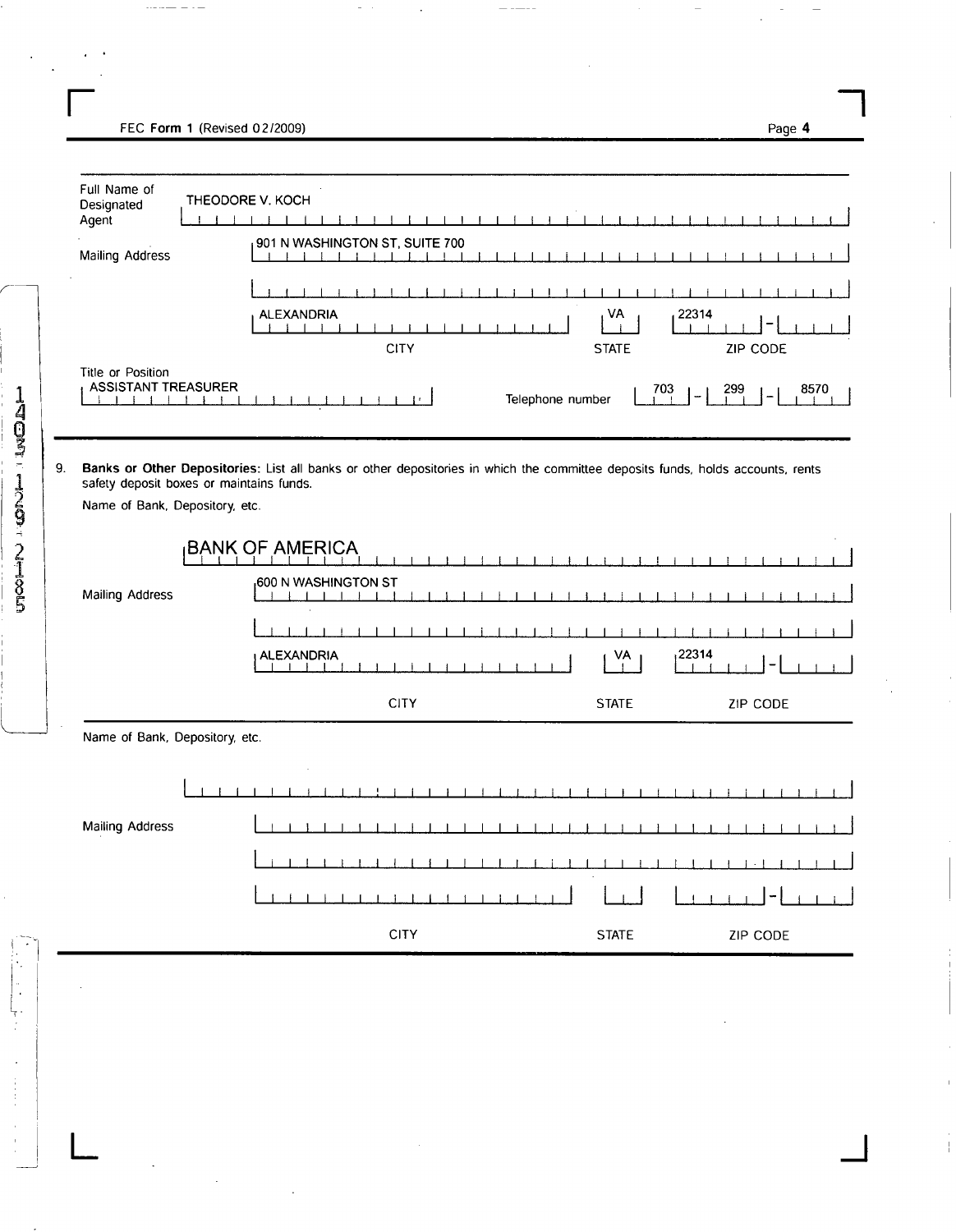## **FORM 1S -STATEMENT OF ORGANIZATION (Supplemental Page)**

FEC Form 1S (Revised 06/2011) **Page 5** 

**INDICIPE** I HOTO: CONFIGURA

| г<br>- |  |
|--------|--|
|        |  |

| safety deposit boxes or maintains funds. |                                                                                                                       |                                  | [ ADDITIONAL ]         |
|------------------------------------------|-----------------------------------------------------------------------------------------------------------------------|----------------------------------|------------------------|
| Name of Bank, Depository, etc.           |                                                                                                                       |                                  |                        |
|                                          |                                                                                                                       |                                  |                        |
| <b>Mailing Address</b>                   |                                                                                                                       |                                  |                        |
|                                          |                                                                                                                       |                                  |                        |
|                                          |                                                                                                                       |                                  |                        |
|                                          | CITY A<br>$\overline{\phantom{a}}$                                                                                    | STATE                            | ZIP CODE A             |
|                                          | Name of Any Connected Organization, Affiliated Committee, Joint Fundraising Representative, or Leadership PAC Sponsor |                                  | [ ADDITIONAL ]         |
|                                          |                                                                                                                       |                                  |                        |
|                                          |                                                                                                                       |                                  |                        |
| <b>Mailing Address</b>                   |                                                                                                                       |                                  |                        |
|                                          |                                                                                                                       |                                  |                        |
|                                          |                                                                                                                       |                                  |                        |
|                                          | <b>CITY</b>                                                                                                           | STATE <sup>&amp;</sup>           | ZIP CODE &             |
| Relationship:<br>Connected Organization  | <b>Affiliated Committee</b>                                                                                           | Joint Fundraising Representative | Leadership PAC Sponsor |
| <b>Designated Agent</b>                  |                                                                                                                       |                                  | [ ADDITIONAL ]         |
| Full Name                                |                                                                                                                       |                                  |                        |
| <b>Mailing Address</b>                   |                                                                                                                       |                                  |                        |
|                                          |                                                                                                                       |                                  |                        |
|                                          |                                                                                                                       |                                  |                        |
| Title or Position ♥                      | CITY &                                                                                                                | STATE <sub>®</sub>               | ZIP CODE &             |
|                                          |                                                                                                                       | Telephone number                 |                        |
| Joint Fundraiser Participant             |                                                                                                                       |                                  | [ ADDITIONAL ]         |
|                                          | <b>LEGACY POLITICAL FUND</b>                                                                                          |                                  |                        |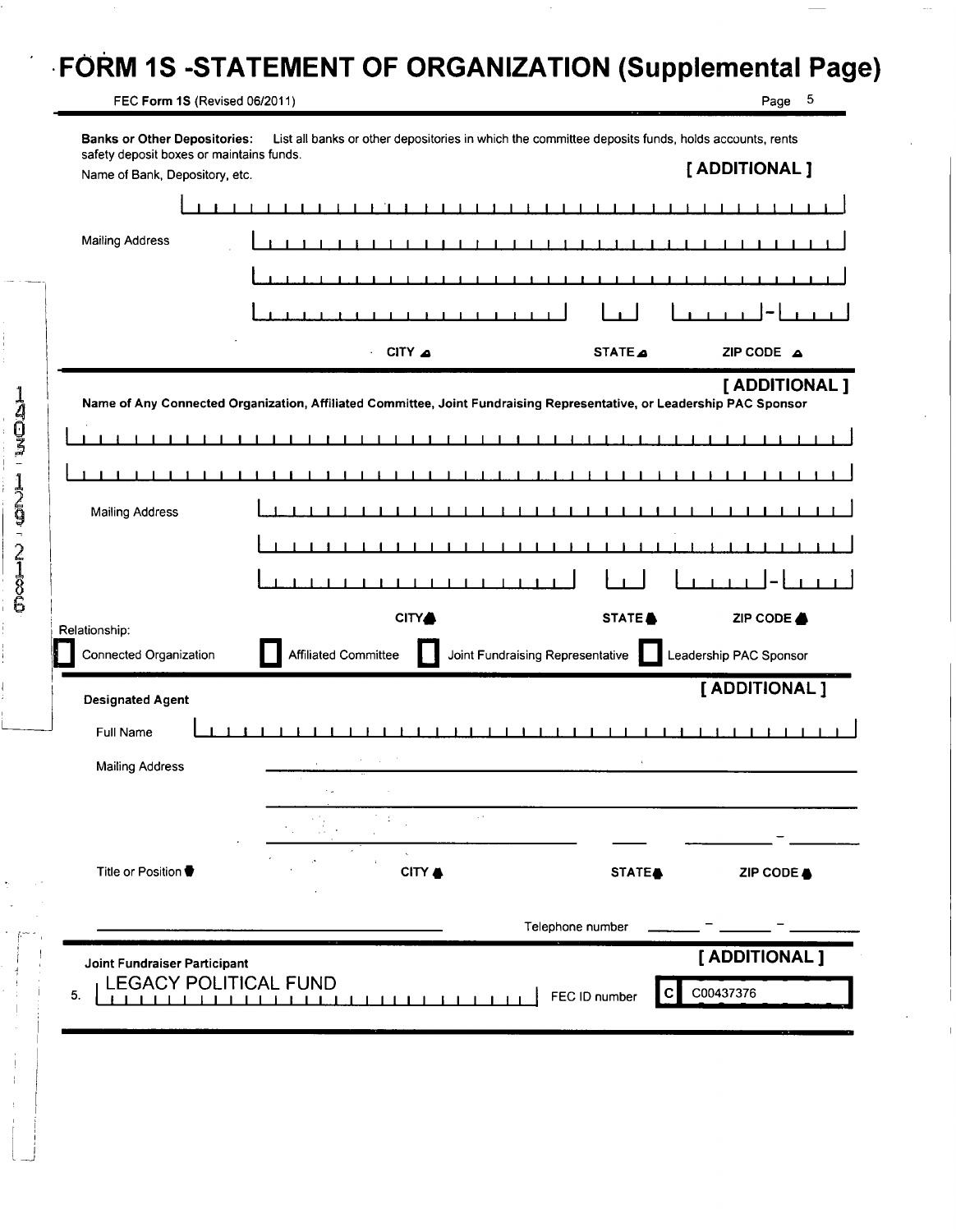